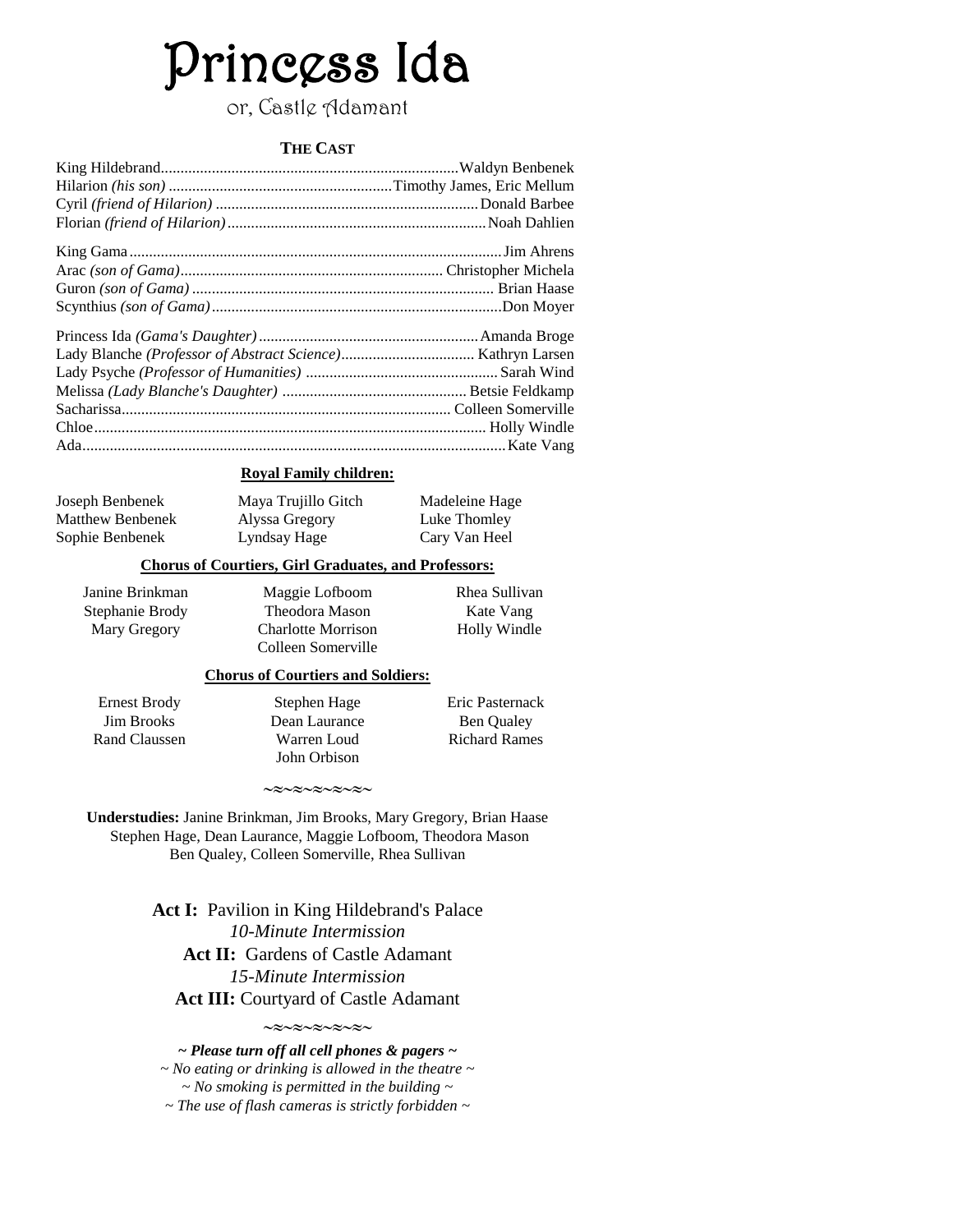#### **DIRECTOR'S NOTE**

In *Princess Ida* William S. Gilbert turns Tennyson's epic poem, "The Princess," into a scathing attack on women's education. Though Gilbert's sneers are hard to take, today it is almost as hard to take them very seriously. In his time, however, Gilbert was preaching to the choir. The prevailing sentiment of both sexes was that a woman had no need for higher education to fulfill her duty to make a comfortable home for her husband. Education would only make a woman querulous and dissatisfied – hardly conducive to domestic quiet.

*Ida* further alienates modern sensibility by forcing an arranged marriage. As far as Gilbert was concerned, any reasonably intelligent and attractive young lady ought to be able to make a go of marriage with any reasonably intelligent and attractive young man. Romantic love he treated as humbug. Now, many couples in the G  $\&$  S canon are paired up almost at random by the final curtain. But they, at least, were *looking* to be paired up: Ida clearly is not.

So how does one approach a modern production? An easy argument is that "those who cannot remember the past are condemned to repeat it." Those of us old enough to remember the bad old days before the women's liberation movement can take a certain satisfaction in showing the youngsters how tough it used to be. But one can also move beyond Gilbert's cheap jokes at women's expense and see more broadly human questions. How does one effectively rebel against a clear injustice? Can the use of force ever be justified? Finally, isn't the cause already lost if one's principles are abandoned in the attempt? Some issues, I fear, will never become dated.

—Lesley Hendrickson

#### **SYNOPSIS**

In **Act I**, King Hildebrand and his court await the coming of Princess Ida who was betrothed in infancy to King Hildebrand's son, Hilarion. However, Ida's father, King Gama, and her three brothers arrive without her. They explain that she rules a women's university where no men are allowed. King Hildebrand takes King Gama and his sons prisoner, holding them as hostage while Prince Hilarion and his two friends set off to lay romantic siege to Ida's castle.

**Act II** finds the women at Castle Adamant learning to "abjure tyrannic man," under the tutelage of Princess Ida, Lady Psyche, and Lady Blanche. Hildebrand, Cyril, and Florian sneak in unobserved and decide to disguise themselves as women. Princess Ida greets them as new recruits to her cause, but the men must take Florian's sister, Lady Psyche, into their confidence. When Melissa, Lady Blanche's daughter, discovers their identity, she is so thrilled to see men (esp. Florian) that she, too, keeps their secret. She persuades her mother not to tell Ida, but Cyril soon gives away the truth after drinking too much at luncheon. Hilarion rescues Ida after she falls into the stream, but she arrests "these coarse, intruding spies." Just then King Hildebrand arrives with his force of warriors. Ida defies him, even though he threatens to kill her brothers if she will not marry Hilarion.

**Act III** opens with Melissa leading the women in a rallying war song, but they are all somewhat nervous about fighting King Hildebrand and his men. King Gama arrives to tell Ida how painful his captivity has been. The princess, deserted by her women and mindful of her father's plight, finally agrees to let her brothers fight Hilarion, Cyril, and Florian -- and to marry Hilarion if he wins. Ida's strong (but not so bright) brothers discard their heavy armor before the fight and, predictably, lose. Ida makes one of those sudden transitions that so often characterize Gilbertian endings and, with a quotation from the original Tennyson poem on which *Princess Ida* is loosely based, looks philosophically toward a happy future with Hilarion.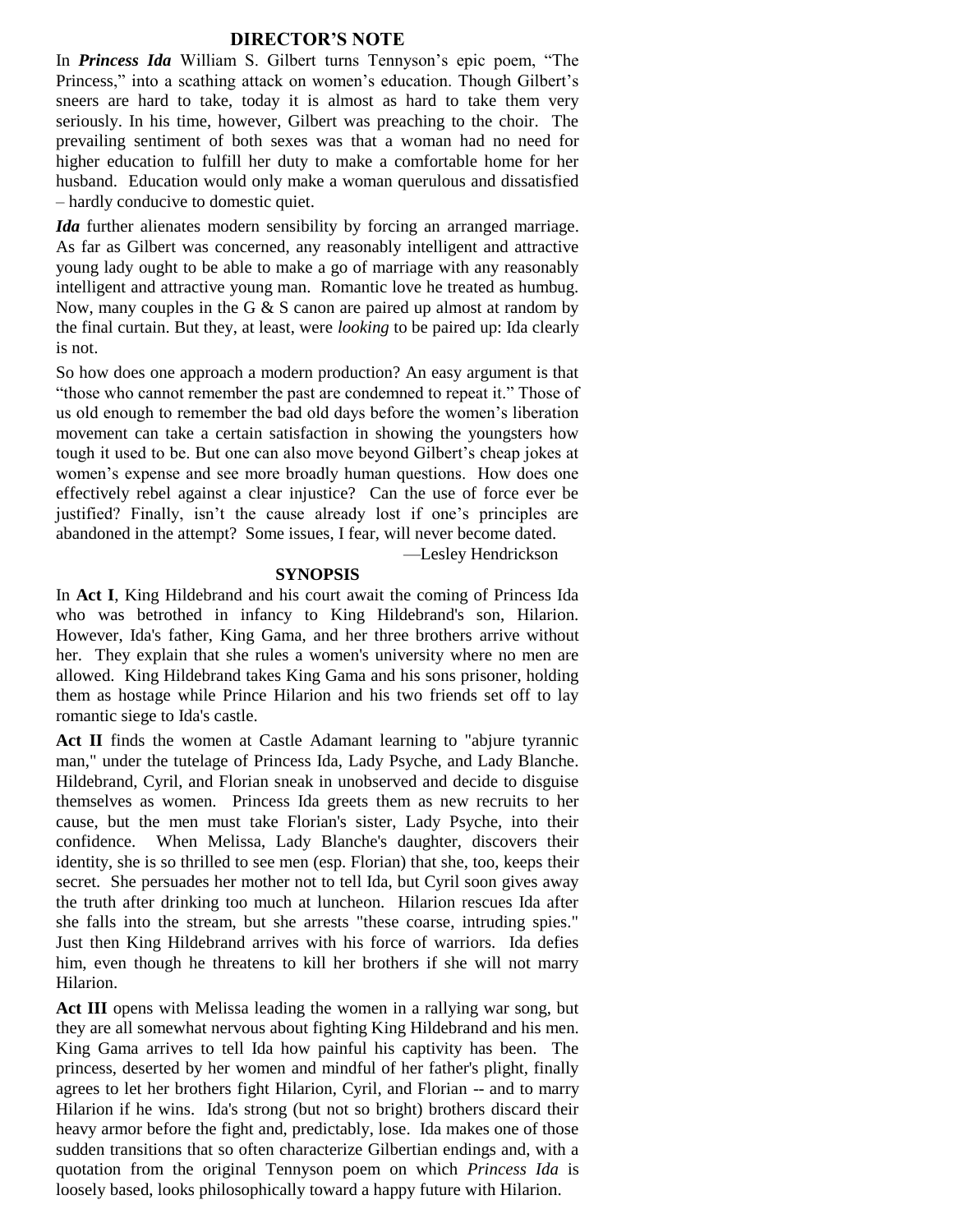#### **PRODUCTION STAFF**

| Set Construction and Painting  Ernest Brody & Dean Laurance, with |
|-------------------------------------------------------------------|
| Mark Alt, Mark Ellenberger, David Forrest, Robert Hunter          |
| Doug Larsen, Jonathan Proctor, Jay Scoggin, Herman Swanson        |
| Kathy A. Stewart, Eric Vang, Feifei Wei, and cast members         |
|                                                                   |
|                                                                   |
|                                                                   |
| Mary Mescher Benbenek, Jo Pasternack                              |
| Brianna Sullivan, Evelyne Weinberg and cast members               |
|                                                                   |
| Robert Hunter, Feifei Wei                                         |
|                                                                   |
|                                                                   |
|                                                                   |
|                                                                   |
|                                                                   |
|                                                                   |
|                                                                   |
|                                                                   |
|                                                                   |

#### *The Board:*

#### **ORCHESTRA**

| Michele Anderson, Amy Atzel, Will Bartruff, Lorine Bidgood     |
|----------------------------------------------------------------|
| Nancy Birth, Nancy Esslinger, Debbie Feinwachs                 |
| Kathleen Green, Dana Killam, Miyuki Onishi,                    |
| Kristen Sammartano, Shane Schmeichel, Wendy Tangen-Foster      |
| Viola Brendan Gordon, Scott Olsen, Tom Rognsvoog, Aija Ronis   |
|                                                                |
| Ethan Edwards, Karen Rognsvoog                                 |
|                                                                |
|                                                                |
| Nancy Wucherpfennig, Joe Wypych                                |
|                                                                |
|                                                                |
|                                                                |
|                                                                |
|                                                                |
|                                                                |
|                                                                |
| Rehearsal Pianists Steven Norquist, Jan Scovill, Jean Van Heel |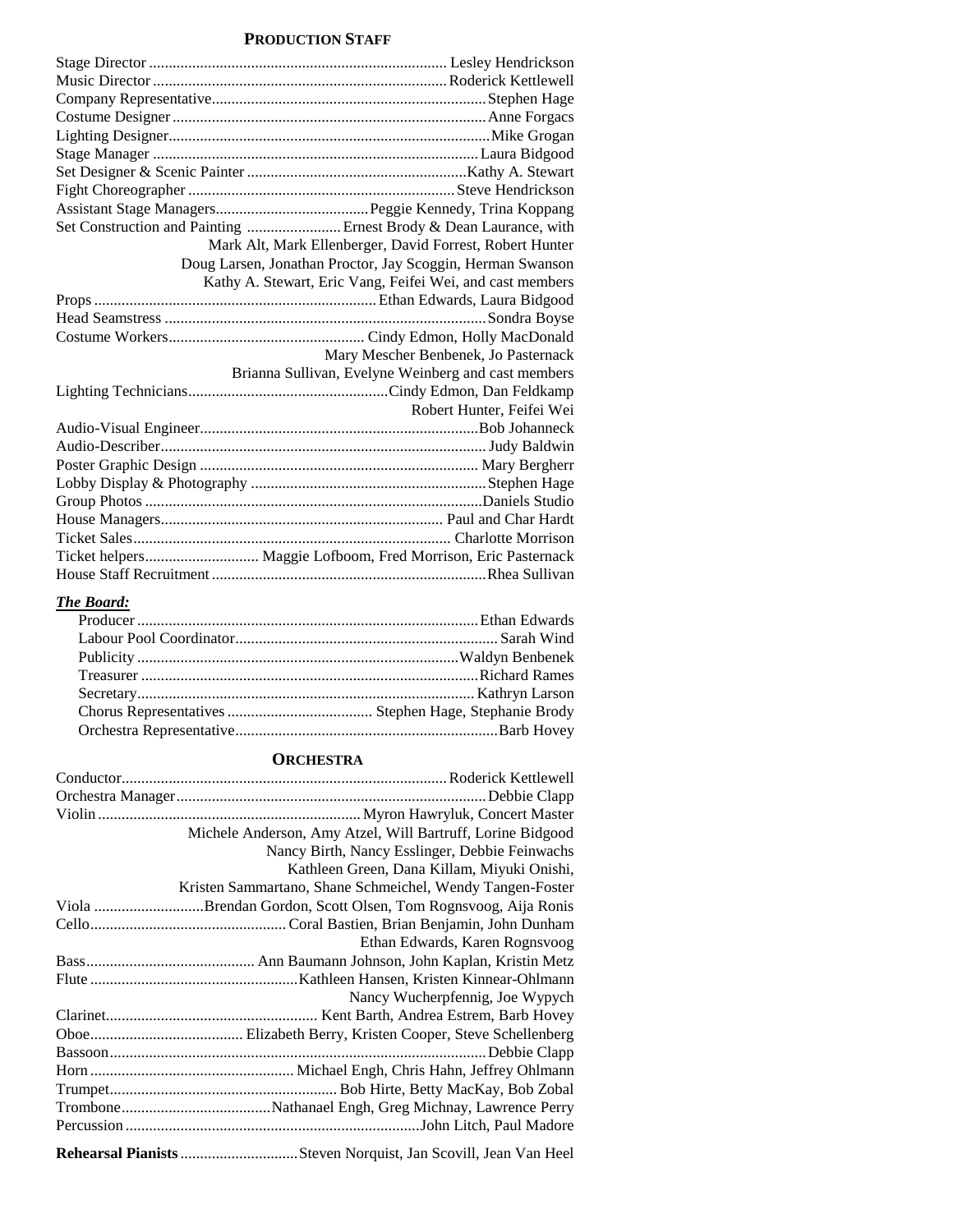## **GLOSSARY** *(in order of occurrence)*

| as sure as $\frac{quarter-day}{}$ one of four days each year for paying rent, etc.                                                                                           |
|------------------------------------------------------------------------------------------------------------------------------------------------------------------------------|
| rides <i>en cavalier in coat of steel</i> - astride, wearing armor                                                                                                           |
| sons of Gama, $Rex$ — king                                                                                                                                                   |
| with $doughty$ heart and trusty blade — valiant                                                                                                                              |
| no need to <b>bandy</b> ought that appertains to you $-$ a pun on the verb meaning to                                                                                        |
| discuss banteringly and an adjective meaning bowlegged                                                                                                                       |
| they're safety matches light only on the knowledge box - matches that have                                                                                                   |
| to be struck on a special surface (a match box) in order to light (invented 1855)                                                                                            |
| pops of Sillery our light artillery — popping the corks from Sillery champagne                                                                                               |
| oh, dainty <i>triolet</i> , oh, fragrant violet, oh, gentle <i>heigho-let</i> (or little sigh) -a                                                                            |
| form of poem with repeating lines, a flower, and a "little sigh"                                                                                                             |
| towards the <i>empyrean</i> heights — the highest heaven                                                                                                                     |
| If you'd climb the $Helicon$ – Greek mountain range (home of the Muses)                                                                                                      |
| You should read Anacreon, Ovid's "Metamorphoses," likewise Aristophanes,                                                                                                     |
| and the works of <b>Juvenal</b> - an assortment of Greek and Roman writers who                                                                                               |
| extolled the virtues of wine and love                                                                                                                                        |
| you will get them <b>Bowdlerized</b> - a verb derived from Thomas Bowdler who                                                                                                |
| published a "cleaned up" Shakespeare in 1818                                                                                                                                 |
| <b>Minerva</b> — Roman goddess of wisdom                                                                                                                                     |
| let Swan secede from Edgar - Swan and Edgar's is a fashionable London store                                                                                                  |
| bull-dogs feed on <i>throttles</i> - throats                                                                                                                                 |
| that <i>spring-guns</i> breathe defiance — guns set with a wire attached to the trigger,                                                                                     |
| used as a deterrent to trespassers                                                                                                                                           |
| I'll <i>lay a crown</i> — bet a five-shilling British coin                                                                                                                   |
|                                                                                                                                                                              |
| they'll set the Thames on fire - figuratively, do something notable and exciting                                                                                             |
| make silk purses  from the ears of <i>Lady Circe</i> 's piggy-wigs — sorceress who                                                                                           |
| turned Ulysses' men into swine                                                                                                                                               |
| weasels at their slumber they'll $t$ repan — to catch in a trap; "to catch a weasel                                                                                          |
| asleep" means to deceive a vigilant person                                                                                                                                   |
| to get <i>sunbeams from cucumbers</i> - a project attempted by John Swift's Gulliver                                                                                         |
| every pretty <i>domina</i> - female equivalent of Oxford don (i.e., tutor)                                                                                                   |
| <b>little <i>pigs they're teaching for to fly</i></b> — doing the impossible, i.e., "when pigs fly"                                                                          |
| when they $\textit{matricular}$ - enroll as students                                                                                                                         |
| timid as a startled $\frac{hind}{}$ – female deer                                                                                                                            |
| he took his tub — bathed                                                                                                                                                     |
| <b>paid a guinea to a <i>toilet club</i></b> — a grooming and hair-dressing establishment                                                                                    |
| an $\frac{\'{e}tui$ — a small case for carrying useful articles like sewing supplies                                                                                         |
| to rule the roast - literally, to supervise the cooking; figuratively, to be in charge                                                                                       |
| a born <b>Plantagenet</b> — a line of British monarchs                                                                                                                       |
| "are men" stuck in her throat — variation of guilty MacBeth's line that "amen"                                                                                               |
| stuck in my throat" (Shakespeare)                                                                                                                                            |
| <i>is the booby comely?</i> — is the dunce attractive?                                                                                                                       |
| dare to beard a maiden in her lair - mixed metaphor version of bearding a lion in                                                                                            |
| its own den (i.e., confronting someone on his/her own turf)                                                                                                                  |
| to fit the wit of a bit of a $\frac{chit}{ }$ - contemptuous term for young person (esp. a girl)                                                                             |
| as an old Crusader struck his <i>Paynim</i> foe - heathen (term from the Crusades)                                                                                           |
| <i>fulminating grains</i> - exploding powders                                                                                                                                |
| saltpetre — potassium nitrate, chief ingredient in gunpowder                                                                                                                 |
| to blow them $up$ — to scold, to tell them off                                                                                                                               |
| the practical <i>polemist</i> — one who debates controversial points                                                                                                         |
| <i>dispensing chemist</i> — pharmacist                                                                                                                                       |
| <i>popiniays</i> — people vain of their appearance                                                                                                                           |
| tufted, jack-a-dandy featherheads — "tufted" refers to the tassels worn by peers'                                                                                            |
| sons at Oxford; a "jack-a-dandy" is a conceited fop                                                                                                                          |
| when a <i>wight</i> sits up all night $-$ a human being (implying pity)                                                                                                      |
| the $organ$ boys, they stopped their noise $-$ organ-grinders                                                                                                                |
| grinning herds of $hur \frac{dv \cdot gur}{ds}$ — performers on the hurdy-gurdy (n Victorian                                                                                 |
| times a barrel organ played too often on street corners)                                                                                                                     |
| that fear can <i>unanneal</i> - weaken (term used for metal)                                                                                                                 |
| an <i>arrant molly-coddle</i> — an extreme mama's boy                                                                                                                        |
|                                                                                                                                                                              |
|                                                                                                                                                                              |
| cuirass, brassets — parts of armor; covering the torso and upper arms, respectively<br>here's a <i>virago!</i> here's a <i>termagant!</i> —overbearing and quarrelsome women |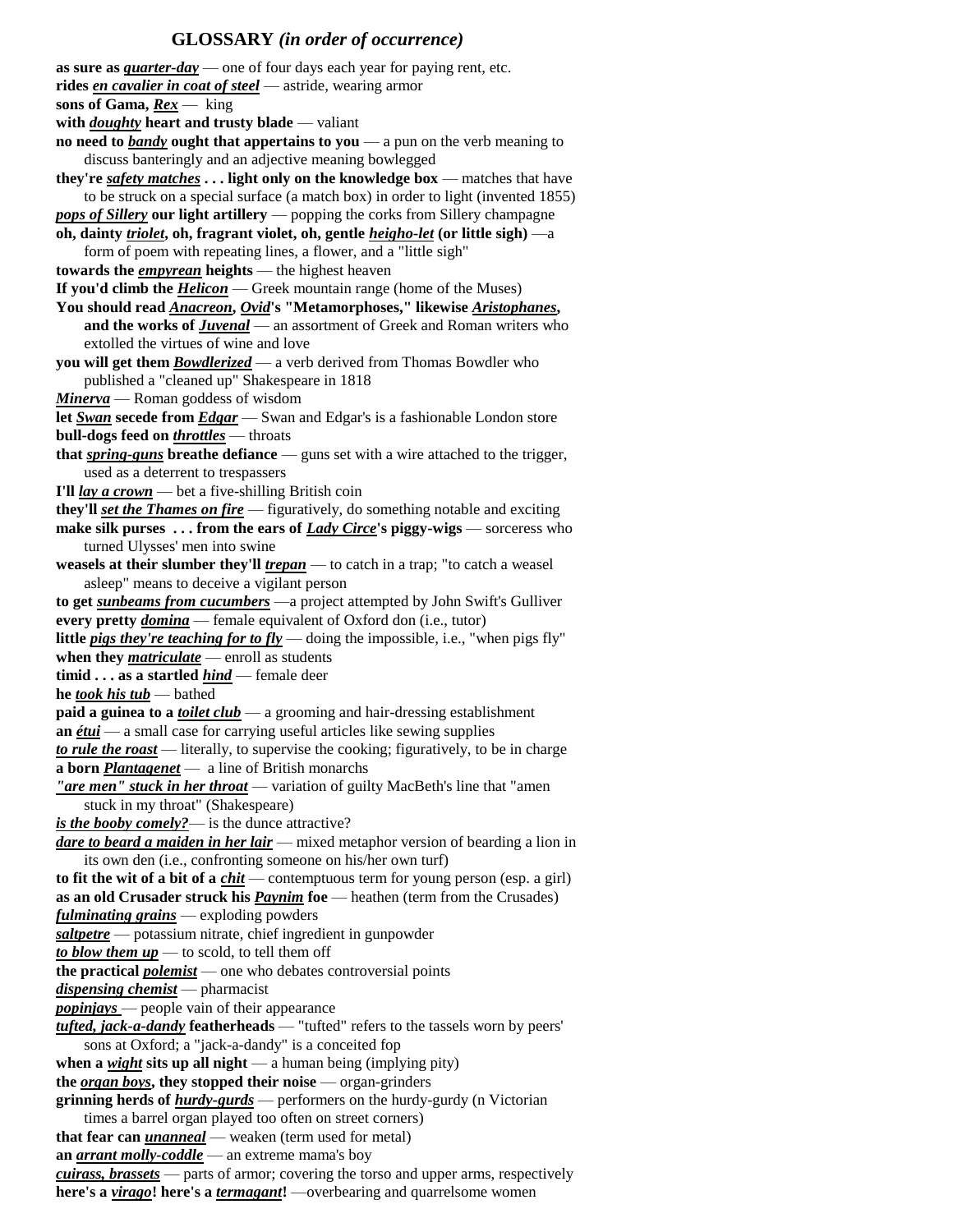### **CONTRIBUTORS**

#### **Paragons of Common Sense** (\$100 and over)

Philip Asgian  $\div$  Lee Borah  $\div$  James and Nancy Cullen  $\div$  Wendy Evans  $\div$  Gretchen & Jim Fogo  $\div$  John & Rosmarie Helling  $\div$  Barb Hovey  $\div$  Jack & Geraldine King  $\div$  R. N. Quiche ◆ Robert Klepinski ◆ Jean Cameron & Robert Linde ◆ John Litch ◆ Jack & Vivian Mason  $\cdot$  John and Dianne Orbison  $\cdot$  Riley Owens, Jr.  $\cdot$  Garry & Mary Ann Peterson  $\cdot$ Nancy & Bert Poritsky  $\cdot \cdot$  James Quinn  $\cdot \cdot$  Tom & Beverly Rogers  $\cdot \cdot$  Paul & Patricia Sackett ◆ Leon Satran, MD ◆ The family of Steven and Mary Schier ◆ Radonna & Jim Schwarz ◆ Prodosh Sengupta ◆ Richard Evan Stone ◆ Connie Waterous

#### **Peppery Potentates** (\$50 - \$99)

Suzanne Ammerman  $\cdot$  Benjamin & Aroti Bayman  $\cdot$  Joseph and Verna Beaver  $\cdot$  Jerome and Sharon. Berkowitz  $\cdot \cdot$  Marv Bookin  $\cdot \cdot$  Jeffrey R. Brown  $\cdot \cdot$  Robert R. Burns  $\cdot \cdot$  Mary Ann Doyle  $\triangleleft$  Mark Ellenberger and Janet Zander  $\triangleleft$  Elizabeth B. Erickson  $\triangleleft$  Rosemary Frank ❖ Diane Dinndorf Friebe ❖ Robert Gartner ❖ Carol & Greg Gross ❖ Kristy Conrad Harms ❖ Elizabeth Hawn ❖ Evan & Elaine Hazard ❖ Bob & Marge Hennesy ❖ Marjorie and James Jacobsen ❖ Mary S. Jones ❖ Kenneth Kauffman ❖ Mary & Steven Kennedy ❖ Margaret Kirkpatrick ❖ Thomas & Elizabeth Lanzatella ❖ Rachel Levitt ❖ Sanford Lipsky ◆ Michael Mack ◆ Dr. Merle Mark ◆ Philip Melmer ◆ Dan & Pat Panshin ◆ Dan Peterson  $*$  John & Marge Pollack  $*$  Redleaf Family Foundation  $*$  Emma B. Robbins  $*$ Louise & William Rondano  $\triangle$  Doug Siems  $\triangle$  Glenn Skoy  $\triangle$  Joan T. Smith  $\triangle$  Brett D. Wagner  $\triangleleft$  Evelyne T. Weinberg  $\triangleleft$  Barb Westmoreland

#### **Hulking Brothers / Daughters of the Plow** (up to \$50)

Pauline Alfors  $\cdot \cdot$  Mr. & Mrs. William Arndt  $\cdot \cdot$  Phillip & Karen Bergem  $\cdot \cdot$  Ruth Berman  $\cdot \cdot$ Mary & Robert Boehlke  $\triangleleft$  Dr. Charles J. Boltuck  $\triangleleft$  James Booth  $\triangleleft$  Christine D. Bremer  $\triangleleft$ Patricia McGowan and Jack Brondum  $\triangleleft$  Carol Carberry  $\triangleleft$  Jeanne Cornish  $\triangleleft$  Tom Decker \* Frank Dowding \* David Duggan \* Ginger Dunivan \* Jean Eastman \* Sally J. Economon ❖ Ian Ellis ❖ Amy Ellison ❖ L. Peter Erickson ❖ David & Anna Lou Ford ❖ Gayle Gaskill  $\triangle$  Robert H. Golder  $\triangle$  Carol & Walter Griffin  $\triangle$  Arthur Gropen  $\triangle$  David Guedry ❖ Vicky Hagens ❖ Florence Halverson ❖ Madeline Hamermesh ❖ Jack & Grace Harkness  $\div$  Ms. Gemma Hessian  $\div$  Ruth Hiland  $\div$  Martha Hoffman  $\div$  C. Joseph & Katherine Howard  $*$  Mary Ann Huelster  $*$  Bill & Nancy Jones  $*$  Marita Karlisch  $*$ Donald Klass ❖ Jake Koller ❖ Ralph Larson ❖ Mary Leahy ❖ Robert LeClaire ❖ Diana Cumming and Keith Liuzzi ❖ C. Paul Martin ❖ Louis Martin ❖ Valinda McCarter ❖ Harriet McCleary ❖ Barbara McClellan ❖ Adele Mehta ❖ Don Mittelstadt ❖ Michael Monsor  $\cdot$  Colleen Netzell  $\cdot$  Barbara Nussbaum  $\cdot$  Jo and Eric Pasternack  $\cdot$  Pat Pennington ❖ Elsa Peterson ❖ Leila Peterson ❖ Catherine M. Pitz ❖ Molly Redmond ❖ Charles Frisch & Marilyn Reichman ◆ Ronald H. Reimann ◆ Edis & Larry Risser ◆ Jack Ross  $\triangle$  Elaine Savick  $\triangle$  Alison Savin  $\triangle$  Connie Schramm  $\triangle$  Russell G. Schroedl  $\triangle$  Judith Shalaby  $\div$  William K. Sheffield  $\div$  Deb Sittko  $\div$  Jon Skaalen  $\div$  Stacey & David Smith  $\div$ Bill & Diane Sowden  $\clubsuit$  Peggy Spurgeon, in memory of Blake Jones  $\clubsuit$  Geraldine Steen  $\clubsuit$ Mike Stone  $\cdot$  Lillian Wallis  $\cdot$  Frederick & Dorothy Waltz  $\cdot$  Richard Woellner  $\cdot$ Lorraine Zauft

#### **ACKNOWLEDGEMENTS**

Grace in the City, Plymouth Congregational Church, Child Garden Montessori School, St. Christopher's Episcopal Church, First Congregational Church of MN UCC, Orion Associates, Meridian Services, Zenith Services, Orion ISO, Guthrie Theatre, Paul and Esther Stewart (for the banners), and our panorama of ushers, ticket sellers, and concessionaires. **Special Thanks** to **Unisys** for donating printing services for our posters.

Since its founding in 1979 by Dick Fishel and Jim Hart, the company has produced all the Gilbert and Sullivan shows: *Trial By Jury* (1979), *Patience* (1980), *Iolanthe* (1981), *Princess Ida* (1982), *Ruddigore* (1983), *The Gondoliers* (1984), *The Mikado* (Spring 1985), *The Sorcerer* (Fall 1985), *The Pirates of Penzance* (1986), *The Yeomen of the Guard* (1987), *Utopia, Ltd.* (1988), *H.M.S. Pinafore* (1989), *Patience* (1990), *The Grand Duke* (1991), *Iolanthe* (1992), *Princess Ida* (1993), *The Gondoliers* (1994), *Ruddigore* (1995), *The Mikado* (Spring 1996), *The Zoo* and *Trial By Jury* (Fall 1996), *The Sorcerer* (1997), *The Pirates of Penzance* (1998), *The Yeomen of the Guard* (1999), Offenbach's *Orpheus in the Underworld* (2000), *H.M.S. Pinafore* (2001), *Patience* (2002), *The Grand Duke* (2003), *Iolanthe* (2004), and *The Gondoliers* (2005)

We will be performing a concert version of *The Mikado* at the Lake Harriet Band Shell on July 15 & 16.

In the Spring of 2007, we will present *The Mikado*.